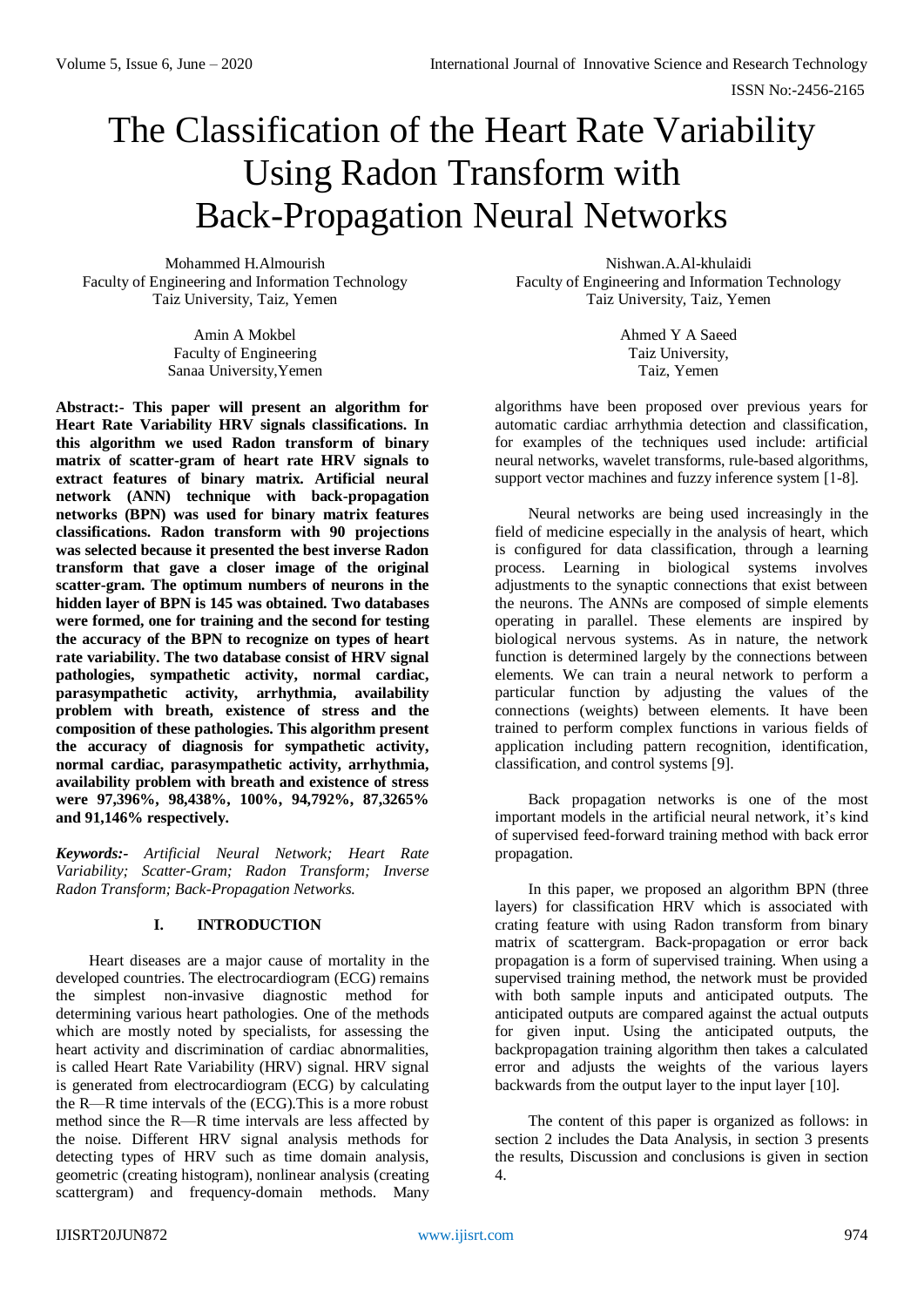# **II. DATA ANALYSIS**

#### *A. Database and processing data*

The system analysis is an important part of our research paper because it provides detail information to make clarity of our study and explain the stages we passed through in details to achieve the goal of our research which is making recognition of HRV. The proposed algorithm includes preprocessing, feature extraction with Radon transform and recognition of types of HRV by ANN (BPN). Block diagram of the proposed algorithm is shown in Figure 1.



Fig 1:- Block diagram of the classification algorithm of types of HRV with ANN (BPN)

The HRV data used in this work is generated from the ECG signals provided at the PhysioNet web site in the [PhysioBank. PhysioBank](http://www.physionet.org/physiobank/index.shtml) is a large and growing archive of well-characterized digital recordings of physiologic signals, time series, and related data for use by the biomedical research community; it contains over 70 databases that may be freely downloaded [12].

From selected date of HVR signal we created scattergrams. The scattergram is a nonlinear heart rate variability method where constructed by plotting each current cycle against the previous beat (RR vs. RR(n-1)). After that from obtained scattergrams we created binary matrices of scattergrams. The scattergram of HRV signal and the binary matrix of scattergram are shown in figure 2.



Fig 2:- Scattergram of HRV signal : a) Scattergram b) Binary matrix scattergram.

## *B. Feature Extraction*

After creating binary matrix of scattergram we used Radon transform for binary image of scattergram. Applying the Radon transform on a binary image of scattergram f(x,y) for a given set of angles can be thought of as computing the projection of the image along the given angles. The resulting projection is the sum of the intensities of the pixels in each direction, i.e. a line integral. The result is a new image  $R(\rho,\theta)$ . The Radon transform is a mapping from the Cartesian rectangular coordinates (x,y) to a distance and an angel  $(\rho, \theta)$ , also known as polar coordinates [13]. The scattergram of heart rate and the transform Radon for a set of angels of binary image of scattergram is shown in Figure 3.



Fig 3:- Radon transform for Scattergram.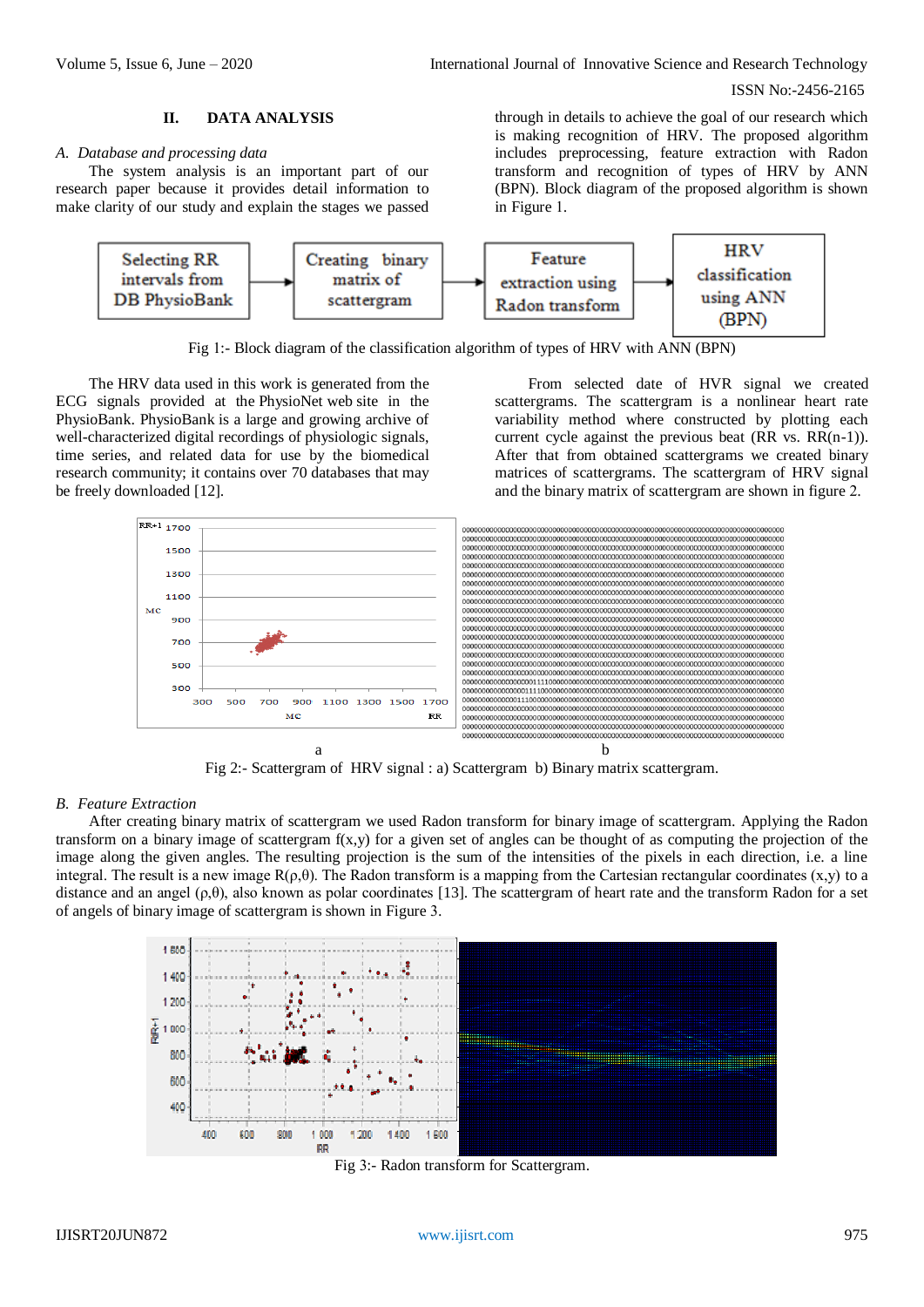Using the Inverse Radon transform can be used to reconstruct images. The following figure 4. shows the results of four reconstructions of the binary image of scattergram. In (figure 4.a) shows the binary image of scattergram, which was reconstructed from only 18 projections, is the least accurate reconstruction. Binary image of scattergram in figures 4.b and 4.c which were reconstructed from 36 and 45 projections respectively, they are a little bit better than the image in figure 4.a., but they still not clear enough. Reconstructing binary image of scattergram using 90 projections is most close to the original scattergram that is shown in figure 4.d. In this research we used Radon transform with 90 projections for binary image of scattergram.

We created the database from the features that where obtained from the Radon transform for binary image of scattergram.







 $\circ$ )

Fig 4:- Inverse Radon transform: a) 18 projections b) 36 projections c) 45 projections d) 90 projections

Database consists of the following pathologies: sympathetic activity, normal cardiac, parasympathetic activity and existence of stress, arrhythmia and availability problem with breath and the composition of these pathologies. The database was divided in to training and testing database.

#### *C. Data Classification*

This step is the classification of the HRV by considering their features that where created by using Radon transform for binary image of scattergram. In this paper the ANN is used for classification. As previously mentioned that the most important and commonly used in classification in ANN is the BPN. This neural known as backpropagration or the generalized delta rule .it is simply method to minimize the total error of the output computed by the net ,which consists of input layer, hidden layers and output layer. The inputs of the neural network in this paper are the features that where obtained using Radon transform for binary image of scattergram and outputs where coded in to 6 output as shown in table 1.

The hidden layer is the collection of neurons which has activation function applied on it as well as provides an intermediate layer between the input layer and the output layer [14]. Many researchers have been made in evaluating the number of neurons in the hidden layer but still none was accurate.

In this paper optimum number of neurons in the hidden layer is found by is by varying the number of neurons in the hidden layer and computes the performances of these NNs and selects the number of neurons that gives the best performance. Searching optimum number of neurons in a range between the number of output neurons and half of the number of input nods.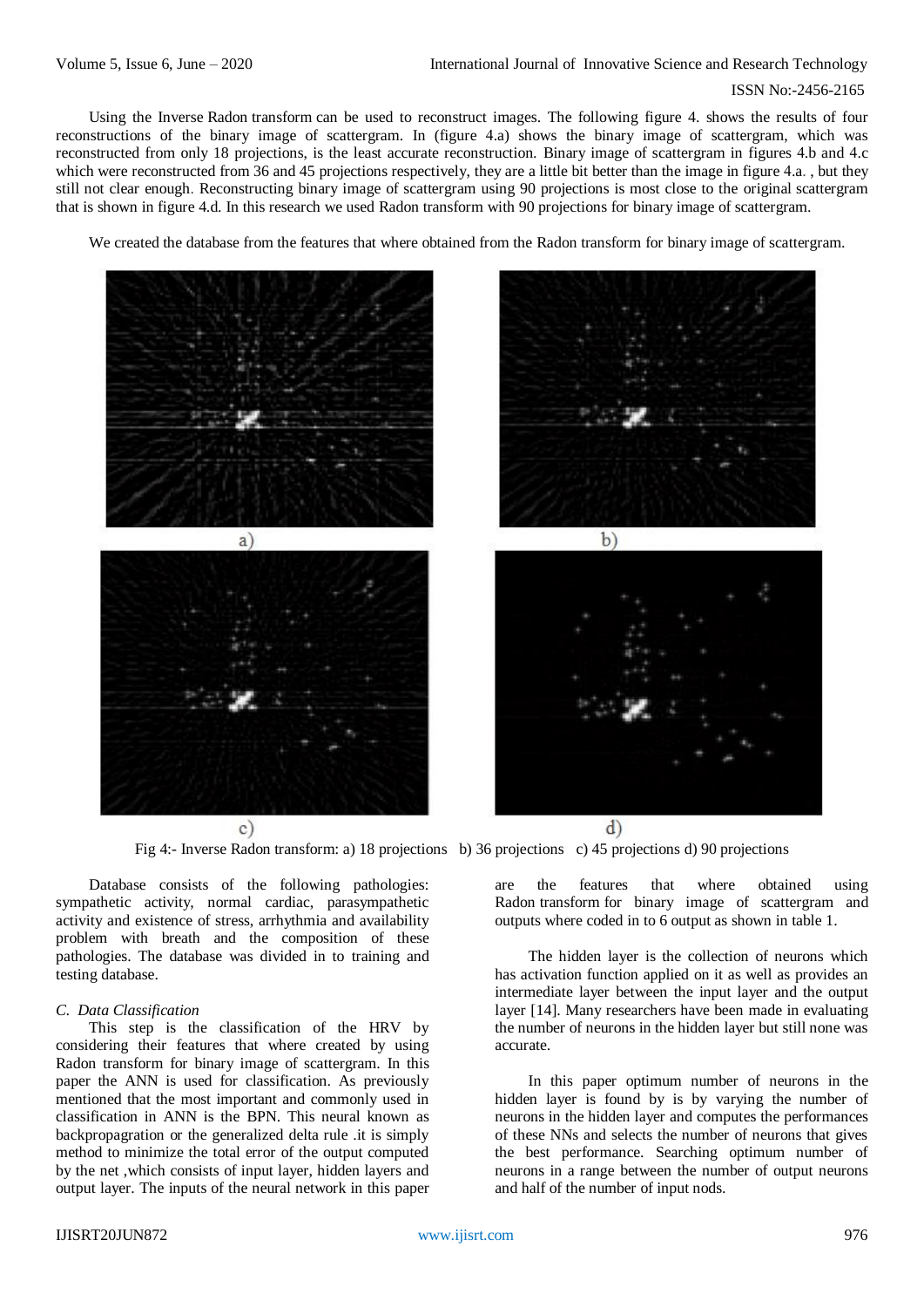As shown in table 1 types of HRV were divided in to three main groups: sympathetic activity, normal cardiac, parasympathetic activity. Each group was divided in to sub groups: existence of stress, arrhythmia, availability problem

with breath and the composition of these pathologies. So the total types of HRV in this work are 18 classes and the outputs of these classes were coding in to 6 outputs for the ANN.

| Inputs of ANN                                                   |                                                                                                                                                                                                                                                                                                                                                                                                                                                         |                | Outputs of ANN   |                  |                  |                  |                  |  |  |
|-----------------------------------------------------------------|---------------------------------------------------------------------------------------------------------------------------------------------------------------------------------------------------------------------------------------------------------------------------------------------------------------------------------------------------------------------------------------------------------------------------------------------------------|----------------|------------------|------------------|------------------|------------------|------------------|--|--|
| Features using Radon transform for binary image of scattergram. |                                                                                                                                                                                                                                                                                                                                                                                                                                                         |                | Y2               | Y3               | Y4               | Y5               | Y <sub>6</sub>   |  |  |
| Sympathetic type                                                | Sympathetic activity                                                                                                                                                                                                                                                                                                                                                                                                                                    | 1              | $\Omega$         | $\Omega$         | $\Omega$         | $\overline{0}$   | $\boldsymbol{0}$ |  |  |
|                                                                 | arrhythmia                                                                                                                                                                                                                                                                                                                                                                                                                                              |                | $\Omega$         | $\theta$         |                  | $\boldsymbol{0}$ | $\boldsymbol{0}$ |  |  |
|                                                                 | breath                                                                                                                                                                                                                                                                                                                                                                                                                                                  | 1              | $\Omega$         | $\boldsymbol{0}$ | $\boldsymbol{0}$ | $\mathbf{1}$     | $\boldsymbol{0}$ |  |  |
|                                                                 | arrhythmia & breath                                                                                                                                                                                                                                                                                                                                                                                                                                     | 1              | $\Omega$         | $\overline{0}$   | 1                | 1                | $\overline{0}$   |  |  |
|                                                                 | <b>Stress</b>                                                                                                                                                                                                                                                                                                                                                                                                                                           | 1              | $\Omega$         | $\mathbf{0}$     | $\mathbf{0}$     | $\boldsymbol{0}$ | 1                |  |  |
|                                                                 | Stress& arrhythmia                                                                                                                                                                                                                                                                                                                                                                                                                                      | 1              | $\mathbf{0}$     | $\overline{0}$   | 1                | $\overline{0}$   | $\mathbf{1}$     |  |  |
| Normal Cardiac Standards                                        | Normal Cardiac                                                                                                                                                                                                                                                                                                                                                                                                                                          | $\Omega$       |                  | $\theta$         | $\Omega$         | $\boldsymbol{0}$ | $\boldsymbol{0}$ |  |  |
|                                                                 | arrhythmia                                                                                                                                                                                                                                                                                                                                                                                                                                              | $\theta$       |                  | $\theta$         |                  | $\boldsymbol{0}$ | $\Omega$         |  |  |
|                                                                 | breath                                                                                                                                                                                                                                                                                                                                                                                                                                                  | $\Omega$       |                  | $\theta$         | $\mathbf{0}$     |                  | $\boldsymbol{0}$ |  |  |
|                                                                 | arrhythmia & breath                                                                                                                                                                                                                                                                                                                                                                                                                                     | $\Omega$       | 1                | $\theta$         | 1                | 1                | $\Omega$         |  |  |
|                                                                 | <b>Stress</b>                                                                                                                                                                                                                                                                                                                                                                                                                                           | $\overline{0}$ |                  | $\boldsymbol{0}$ | $\boldsymbol{0}$ | $\boldsymbol{0}$ |                  |  |  |
|                                                                 | Stress & arrhythmia                                                                                                                                                                                                                                                                                                                                                                                                                                     | $\overline{0}$ |                  | $\boldsymbol{0}$ |                  | $\boldsymbol{0}$ |                  |  |  |
| Parasympathetic type                                            | Parasympathetic activity                                                                                                                                                                                                                                                                                                                                                                                                                                | $\overline{0}$ | $\Omega$         | 1                | $\boldsymbol{0}$ | $\boldsymbol{0}$ | $\boldsymbol{0}$ |  |  |
|                                                                 | arrhythmia                                                                                                                                                                                                                                                                                                                                                                                                                                              | $\Omega$       | $\Omega$         |                  |                  | $\boldsymbol{0}$ | $\boldsymbol{0}$ |  |  |
|                                                                 | breath                                                                                                                                                                                                                                                                                                                                                                                                                                                  | $\Omega$       | $\Omega$         | 1                | $\mathbf{0}$     | 1                | $\boldsymbol{0}$ |  |  |
|                                                                 | arrhythmia & breath                                                                                                                                                                                                                                                                                                                                                                                                                                     | $\theta$       | $\Omega$         | 1                |                  |                  | $\overline{0}$   |  |  |
|                                                                 | <b>Stress</b>                                                                                                                                                                                                                                                                                                                                                                                                                                           | $\overline{0}$ | $\boldsymbol{0}$ |                  | $\boldsymbol{0}$ | $\boldsymbol{0}$ |                  |  |  |
|                                                                 | Stress & arrhythmia<br>-- - -<br>$\alpha$ , $\alpha$ , $\alpha$ , $\alpha$ , $\alpha$ , $\alpha$ , $\alpha$ , $\alpha$ , $\alpha$ , $\alpha$ , $\alpha$ , $\alpha$ , $\alpha$ , $\alpha$ , $\alpha$ , $\alpha$ , $\alpha$ , $\alpha$ , $\alpha$ , $\alpha$ , $\alpha$ , $\alpha$ , $\alpha$ , $\alpha$ , $\alpha$ , $\alpha$ , $\alpha$ , $\alpha$ , $\alpha$ , $\alpha$ , $\alpha$ , $\alpha$ , $\alpha$ , $\alpha$ , $\alpha$ , $\alpha$ , $\alpha$ , | $\theta$       | $\mathbf{0}$     |                  |                  | $\boldsymbol{0}$ |                  |  |  |

Table 1:- Coding outputs of ANN in to 6 outputs

## **III. RESULTS**

To evaluate the performance of the classification of heart rate variability with BPN, three craterous are used : Sensitivity Specificity and Accuracy, the respective definitions are as follows:

Sensitivity =  $T_p$  /( $T_p$  +  $F_N$ ) =(Number of true positive assessment)/(Number of all positive assessment). (3.1)

Where  $T_p$  stands for true positive and  $F_N$  for false negative.

Specificity =  $T_N/(T_N + F_P)$  =(Number of true negative assessment)/(Number of all negative assessment).

(3.2) Where  $T_N$  for true negative and  $F_P$  for false positive.

Accuracy =  $(T_N + T_P) / (T_N + T_P + F_N + F_P)$  =(Number of correct assessments)/(Number of all assessments). (3.3)

As previously mentioned optimum number of neurons in this hidden layer has to be found and it has to have the highest average of sensitivity specificity and accuracy for types of HRV.

Result obtained by using BPN to classify the HVR with using the Radon transform with 90 projections for binary image of scattergram shows that optimum numbers of neurons in the hidden layer is 145 neurons (table 2).

| Inputs  | Sensitivity | Specificity | Accurse  | Number of neurons<br>in the hidden layer |
|---------|-------------|-------------|----------|------------------------------------------|
| Y1      | 98%         | 97,183%     | 97,396%  |                                          |
| Y2      | 92,593%     | 99,394%     | 98,438%  |                                          |
| Y3      | 100%        | 100%        | 100%     |                                          |
| Y4      | 81,481%     | 96,97%      | 94,792%  | 145                                      |
| Y5      | 80,3165%    | 88,98383%   | 87,3265% |                                          |
| Y6      | 93,913%     | 87,013%     | 91,146%  |                                          |
| Average |             |             |          |                                          |

Table 2:- Result classify the HVR with 90 projections for binary image of scattergram.